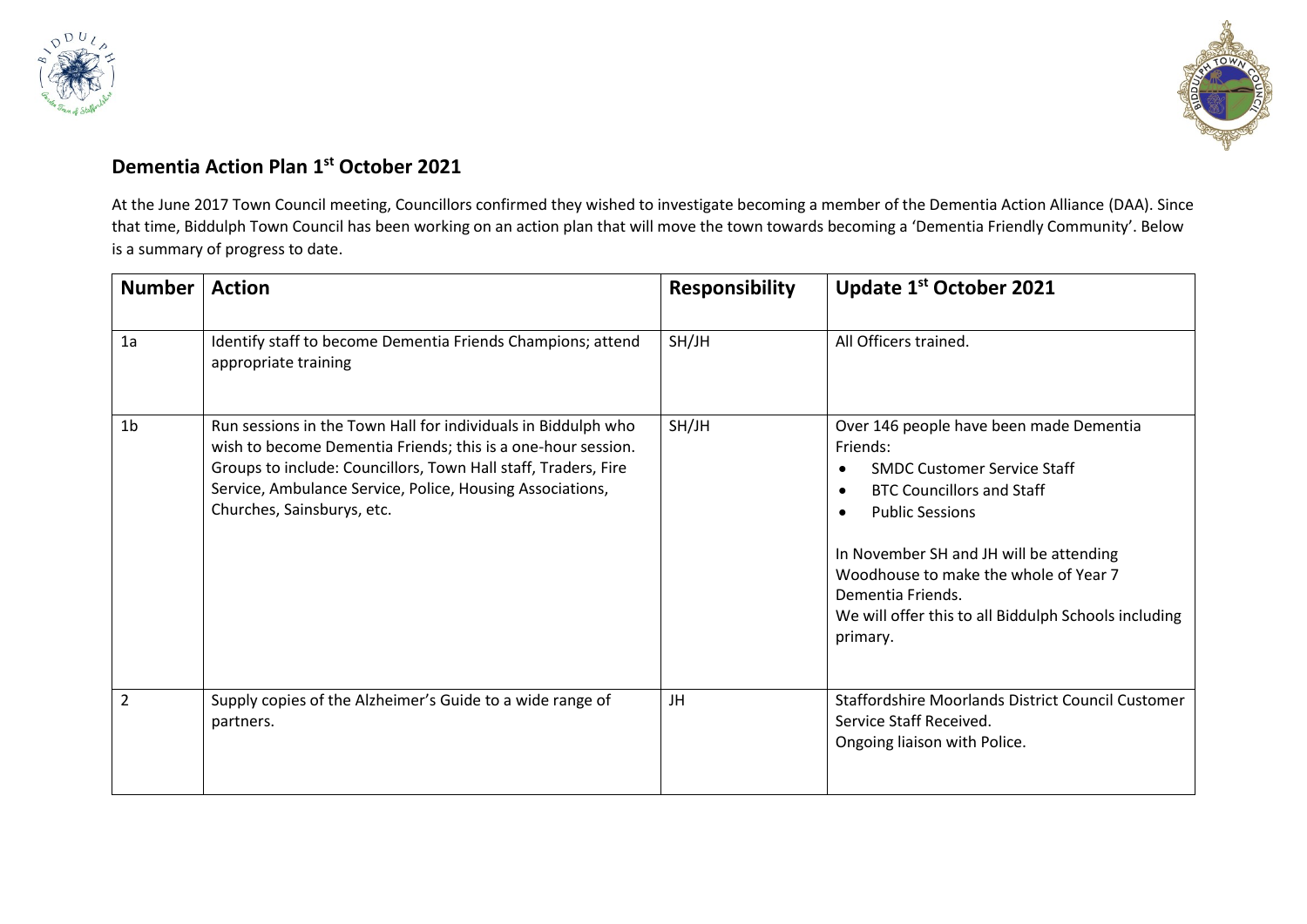



| 3a             | Use the Dementia Action Alliance Checklist to check all<br>Biddulph Town Council provisions, making changes where<br>necessary; consider toilets, kitchen, foyer, etc. | SH/JH | Biddulph Town Council have made changes to the<br>Town Hall toilet signage which is now Dementia<br>Friendly.<br>Submit application for Disabled Facilities Grant to<br>continue the changes in the toilets (contrasting<br>toilet seats, handrails and new door locks). |
|----------------|------------------------------------------------------------------------------------------------------------------------------------------------------------------------|-------|--------------------------------------------------------------------------------------------------------------------------------------------------------------------------------------------------------------------------------------------------------------------------|
| 3 <sub>b</sub> | Make the Dementia Action Alliance Checklist available to<br>partners, e.g. High Street Traders, etc.                                                                   | JH    | Checklist added to www.biddulph.co.uk website.                                                                                                                                                                                                                           |
| 4a             | Identify current dementia provision in Biddulph. As part of this,<br>identify gaps - can we help and where can people go for help?                                     | SH/JH | Traders and schools focus for 2021-23.<br>Incorporate into Biddulph Network meetings.<br>Work with new Staffordshire Moorlands PCN<br>mental health professionals.<br>The creation of the Town Guide to support<br>Biddulph residents on where to go.                    |
| 4 <sub>b</sub> | Advertise                                                                                                                                                              | JH    | Dementia page added to website.<br>Update on social media.                                                                                                                                                                                                               |
| 5              | Town Hall to adopt a 'safe place' status.                                                                                                                              | JH/SH | Have made application for safe space status.                                                                                                                                                                                                                             |
| 6              | Consider dementia perspective in any events, tourism, leisure<br>facilities that are run by the Town Council.                                                          | JH    | Biddulph Town Council events take consideration.<br>Dementia Friendly Cinema is an event aimed for<br>those living with dementia.                                                                                                                                        |
| $\overline{7}$ | Police - Registering With the Herbert Protocol                                                                                                                         | JH/SH | Police have adopted this protocol.<br>Advertised on our social media and information<br>on Biddulph Town Council Reception.                                                                                                                                              |